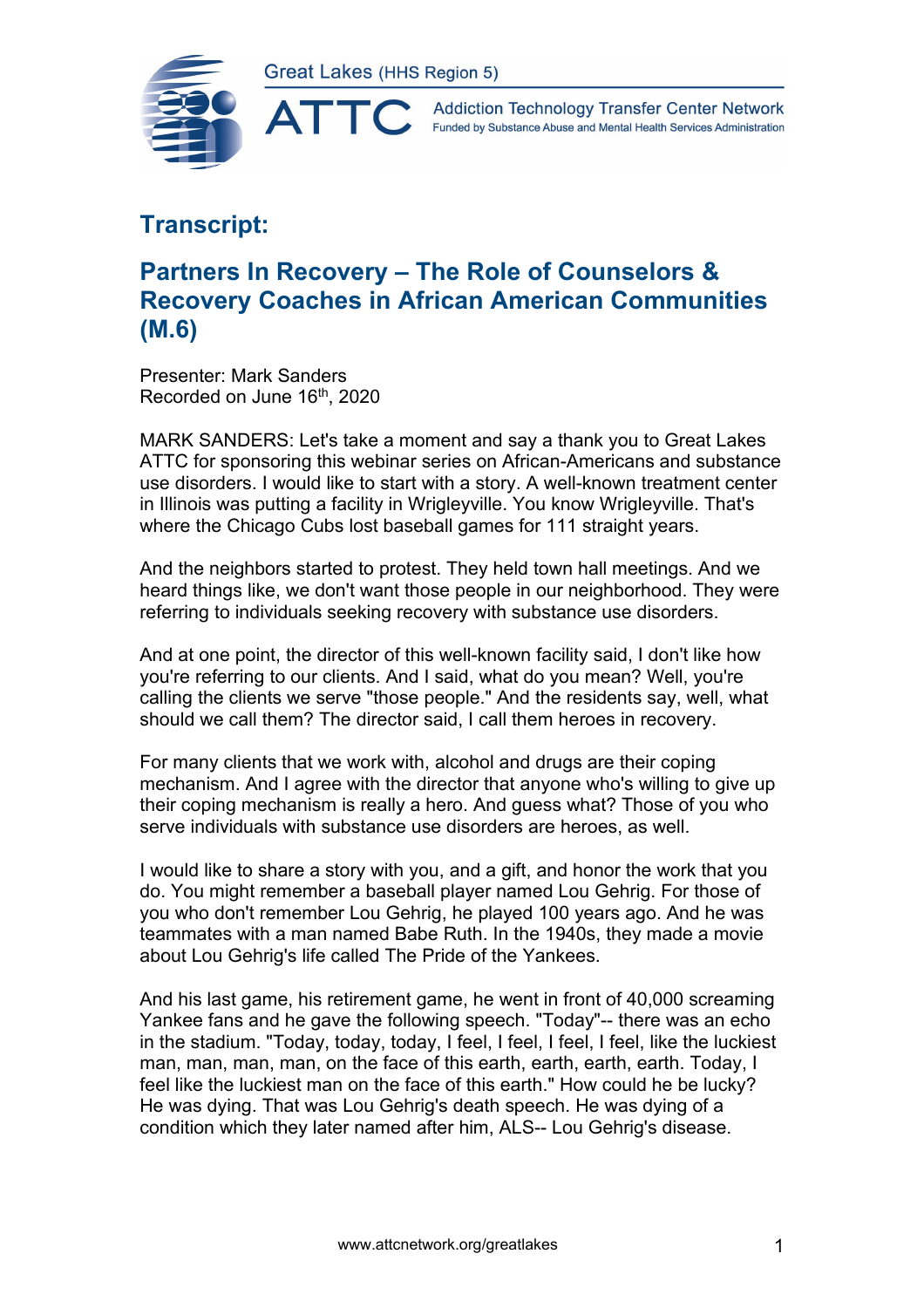ATTC



**Addiction Technology Transfer Center Network** Funded by Substance Abuse and Mental Health Services Administration

So I went on the internet and I looked up the backstory. The story that I read was that, a day before he gave that speech, there was a 12-year-old boy in the hospital. The boy was sick. The boy was dying, and he refused to take his medication. Doctors told his mother, your son will be dead soon unless he takes his medication.

The mother knew that Lou Gehrig was her son's hero, so she called the Yankee organization to ask if Lou Gehrig could come to the hospital to convince her son to take his medication. And he showed up, and the boy's eyes got so big. He saw his hero and he said, I'm still not going to take my medication unless you hit a home run tomorrow. Lou Gehrig said, OK, I'll hit a home run tomorrow. He didn't hit a home run, he hit two.

Now, fast forward. Right before he gave the speech, the mother contacted the Yankee organization, and word got to Lou Gehrig that her son started taking his medication. He felt lucky because he was able to help someone. And you're very fortunate because you help others for a living. And, of course, the clients you serve are fortunate because of your important help. So I recognize you based upon the work you do.

And thank you for joining our webinar. This one is entitled Substance Use Disorder Counselors and Recovery Coaches Working Together to Promote Recovery in African American Communities. African Americans seeking recovery can benefit from both the use of recovery coach and counselor working together to promote their recovery. So this is not an either-or proposition. This is an and-plus proposition.

This presentation highlights the differences in complementary nature of each role to help avoid role confusion among professionals working with African Americans with substance use disorders. By definition, a recovery coach is a front-line worker in a recovery-oriented system of care. They provide pretreatment, that is, before clients even into treatment, in-treatment, and posttreatment recovery support in the natural environment where clients live.

In other words, it's easier to stay sober inside of a residential facility, but the challenge really occurs when you leave the facility and you go home. And recovery coaches have been instrumental in helping to support recovery when individuals return from treatment-- or prison, or mental health facilities-- back to African American communities.

Let's talk a moment about the difference between recovery coach and a 12 step sponsor. Because sometimes, I do workshops and people say, aren't they one and the same? First, let's take a moment to celebrate the 12-step communities. Incredible story about this flight attendant who developed alcoholism drinking those little bitty bottles of liquor they used to serve on the airplane. You remember those small bottles of liquor. They were small, but they can get one drunk.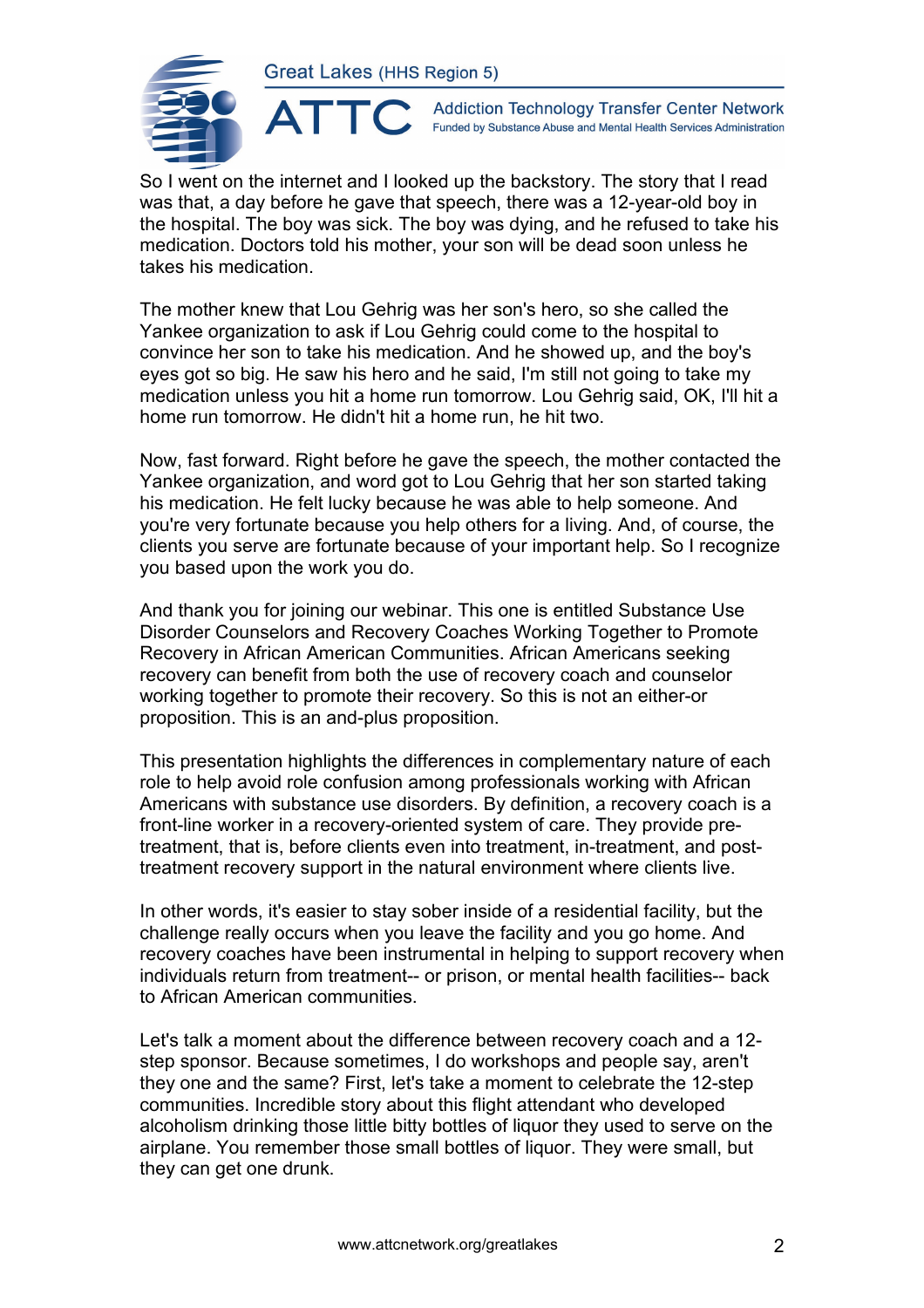

**Addiction Technology Transfer Center Network** Funded by Substance Abuse and Mental Health Services Administration

So her employers smelled liquor on her breath. She was almost fired. Forced into treatment, she took a short flight from Las Vegas to Los Angeles-- from Las Vegas to Los Angeles-- and she landed at terminal 12 in the Los Angeles airport. And she saw all that liquor to her left, and she was about to have a drink. Then she ran over to the person holding the microphone to her right and asked, would you make an announcement?

The announcement was, will all the friends of Bill W., the co-founder of Alcoholics Anonymous, please report to terminal 12? She said that, within 20 minutes, 20 people showed up from all over the world, said they were friends of Bill W., the co-founder of AA, and they held a 12-person meeting right there in terminal 12.

The Anonymous programs are really-- they're always there. They're the answer to the question, what happens if you're craving alcohol or crack cocaine at three o'clock in the morning and your therapist is asleep or on vacation? There's always a member of the 12-step community to support your recovery.

We always also know, though, that there are many paths to recovery. We have a webinar that we did before this one in the series called Multiple Pathways to Recovery for African Americans. And I suggested in that webinar that resistance occurs when we only assume that there's one way that people recover.

Let us just review. For African Americans seeking recovery, there have been multiple pathways identified, including 12-step treatment-- sorry, 12-step recovery, treatment-assisted recovery, medication-assisted recovery, cooccurring disorders recovery, religious pathways. Sometimes I ask the question, are there more African-Americans recovering through traditional treatment or the church? No one has ever given me an answer.

There are cultural pathways to recovery like rites of passage. There is a pathway of recovery amongst African Americans that's called maturing out. You know maturing out-- when you get sick and tired of being sick and tired, and you just stop using. Reading the Great Books.

Some African Americans have identified that as their pathway of recovery- advocacy, fighting for a cause. There are individuals right now who were maintaining their recovery after the police killing of George Floyd, and their advocacy is their pathway to recovery. Some African Americans pursue eastern approaches, like meditation and breathwork. And social protest, as well, as a pathway and style of recovery.

So the 12-step sponsor has to honor one pathway of recovery, the 12-step route. If you're a recovery coach, you have to really honor multiple ways in which those that we serve choose to pursue recovery. The recovery coach's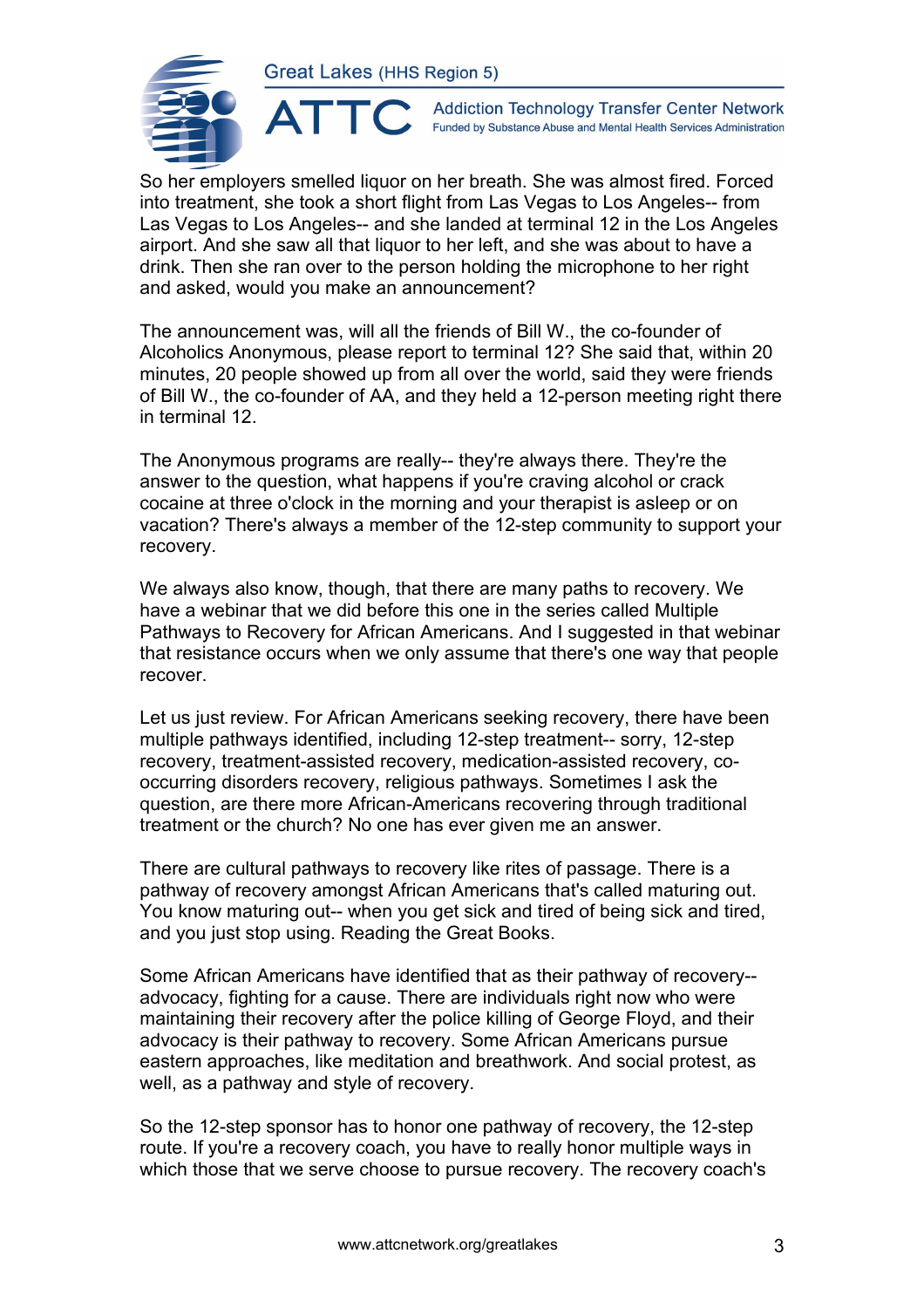

**Addiction Technology Transfer Center Network** Funded by Substance Abuse and Mental Health Services Administration

experience lies primarily in their knowledge of recovery, their connection to recovery support resources within the community. Well, it then suggests that often, it works really well when the recovery coaches are from the same communities as those seeking recovery, because they know the terrain.

An additional source of expertise for recovery coaches is there own long-term recovery. By definition, when the person has been in recovery for five years, that is considered long-term recovery. Research suggests that, once you've been in recovery for five years, your chance of relapse drops beneath 15%. You have much to offer individuals seeking recovery.

Let's take a moment to talk about levels of recovery support provided by recovery coaches. There's pre-treatment recovery support to enhance recovery readiness. That includes recovery coaching and peer mentoring, community outreach. Research suggests that 75% of individuals with substance use disorders will never seek help directly for their addiction.

So now we have, in African American communities, recovery coaches going into the community and actually helping individuals seek treatment. Increasing their motivation to seek treatment. Helping individuals understand what to expect from treatment.

Keeping in contact with persons while they wait for treatment. Then, of course, linking individuals with needed services and needed resources. If you look at those last two bullet points, there [AUDIO OUT] have been individuals who have been working with recovery coaches while they waited for treatment. And as a result of the recovery coach's resourcefulness, that person no longer needed treatment. They were integrated within the communities of recovery.

A second level of recovery support is in-treatment recovery support services. Just imagine a day when individuals in residential treatment or incarcerated can be given the option to have a recovery coach from their neighborhood whom they meet while they're in treatment or in prison. And in order to help to create some seamlessness when they return to the coach. And I can [AUDIO OUT] when you come back to the community.

Then, of course, the third level of recovery support services provided by recovery support-- or recovery coaches-- is post-treatment recovery support in the natural environment. 90 days post-discharge is what the research says is needed in order to be launched on the pathway of recovery. In fact, 80% of the relapses occur within the first 90 days of a person leaving a facility.

Recovery coaching can be utilized in post-treatment or support to enhancing the durability and quality of recovery maintenance, to help with the fragility of early recovery-- as I mentioned 80% of relapses occur within the first 90 days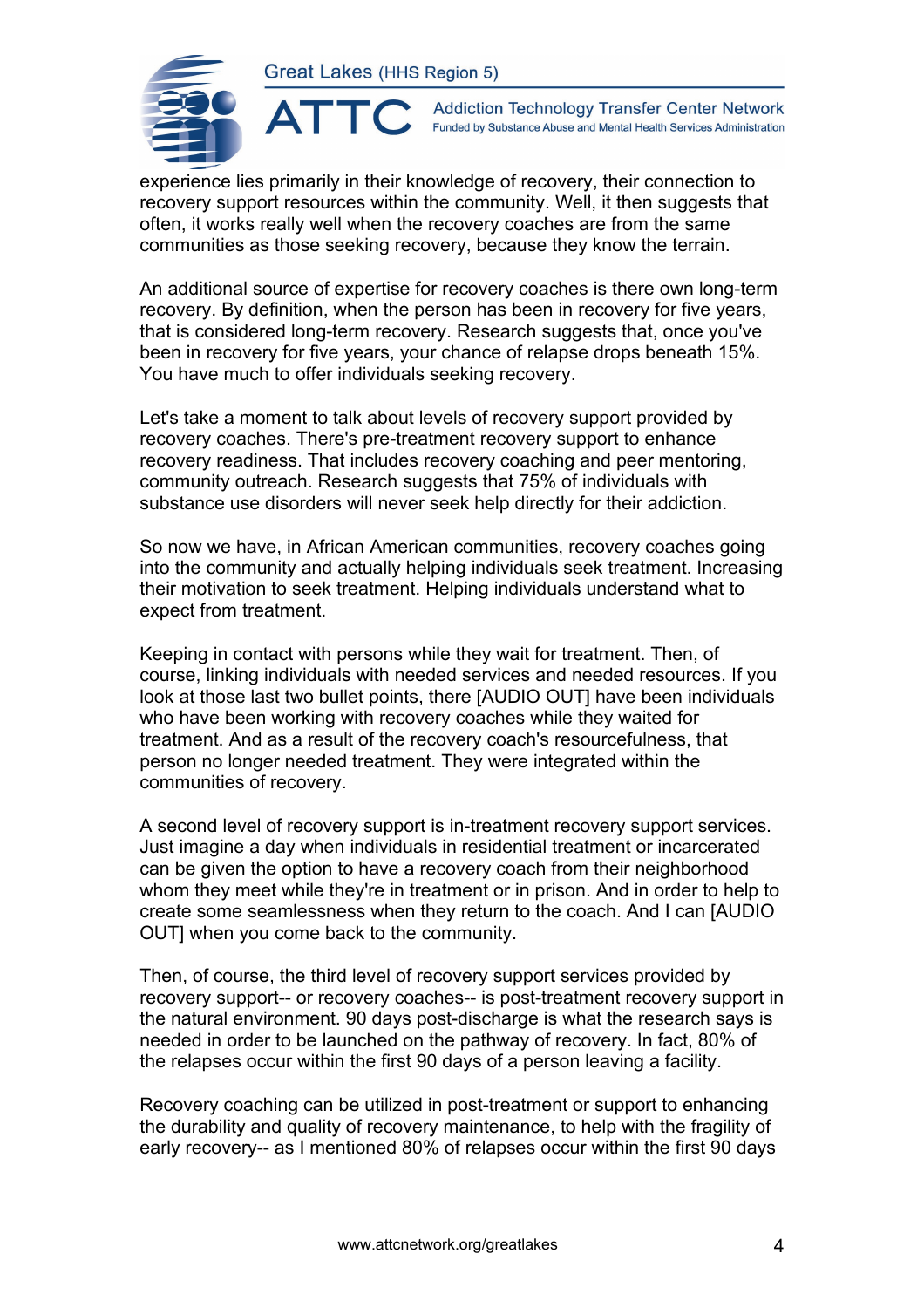

**Addiction Technology Transfer Center Network** Funded by Substance Abuse and Mental Health Services Administration

of individuals leaving primary treatment. Then, of course, providing strong linkages into communities of recovery.

Let's take a moment to talk about how recovery coaches can support persons seeking recovery in the natural environment, first in the short run. And number one, returning to an anxious home. You provided some intensive outpatient services or residential services. The client comes back well, better than they were before they went to treatment. Then they return home to an anxious home.

Everyone is still nervous. Will he relapse? Will she relapse? They may be angry or filled with rage about things that happened during the person's active addiction. Client goes into the bathroom for 15 minutes, they wonder, is he actually using the bathroom or is he shooting up heroin in the bathroom?

You should know that anxiety passes from family member to family member easily. And there have been some individuals in early recovery who have gone back home and they've caught the family's anxiety. And they deal with that anxiety through the use of alcohol and other drugs. Recovery coaches have been there. They could be instrumental in providing recovery support while the person seeking recovery returns back to an anxious home.

Pressure from bill collectors. They're individuals that, when they were actively using, didn't even realize they had bills. The bills were passed-- were piling up. And now, in the recovery, they realize, I've got bills. And the phone rings. It's constantly bill collectors.

In fact, they receive a bill from the very treatment center that saved their life. And now they're dodging the facility that saved their life. Recovery coaches can be instrumental in providing support around strategies to get out of debt.

And then, of course, we have early efforts to disengage from a drug culture. Historian William White wrote a book on addiction from an anthropological perspective. And the historian said that, in every society, people use three types of drugs.

One type of drugs what's called a socially celebrated drug. And a socially celebrated drug is the kind of drug that people use in that society, that community, in that town. Imagine having a celebration without it. In America, the most common socially celebrated drug is alcohol.

And then there's what's called socially tolerated drugs. And a socially tolerated drug is a kind of drug that a person uses in society where the society says, you can use these drugs only under a doctor's order or over there. That includes drugs like medical marijuana or cigarettes in that area that's designated for smokers.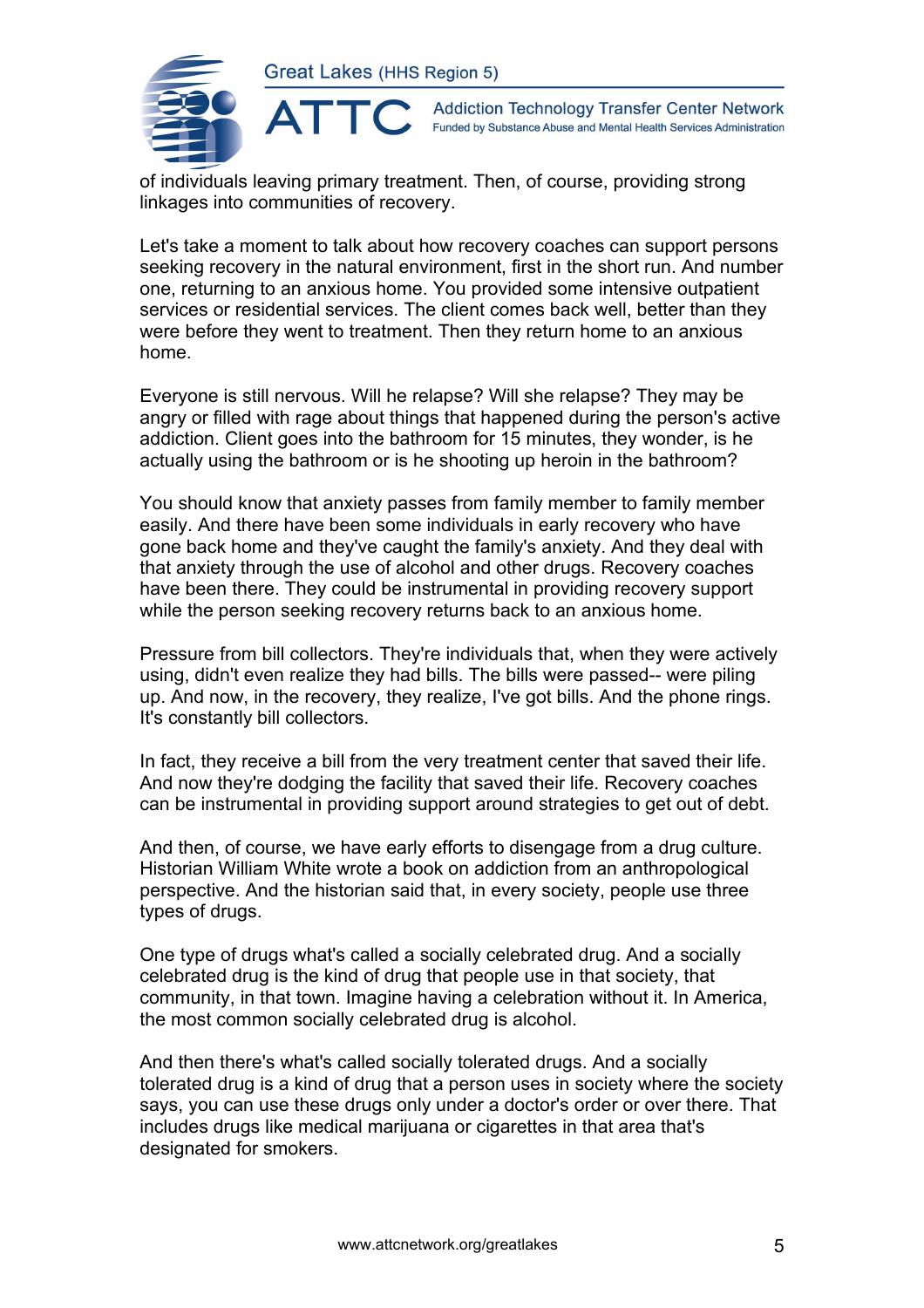ATTO



**Addiction Technology Transfer Center Network** Funded by Substance Abuse and Mental Health Services Administration

Then, of course, the third type of drug is what he calls socially prohibited drugs. And these are drugs that cultural groups use that, if they're caught with possession or they're known to be users of that drug, they receive the greatest amount of legal sanctions, the greater amount of ostracism within the community. And these include drugs like heroin, OxyContin not prescribed by a doctor, methamphetamines, crack cocaine, et cetera.

And historian William White said that individuals who use socially prohibited drugs are often shunned in society. And what they tend to do is go out in the community and find tribes-- again, an anthropological term, tribes-- to support them and support their use when the rest of the community has turned its back on them. He goes on to say that, for some individuals, they can become more addicted to the tribe then the drug that they're using. We'll see a little bit more about that in a few moments.

What you might say is, there are three types of drug users in tribal societies. One is called an acultural drug user. And a cultural drug user is someone who's using a socially prohibited drug, like crack or methamphetamines or heroin, who have no connection to the tribal culture.

They might be a rich person who lives on a hill who says to the butler, hey, Watson, I'm [AUDIO OUT] the name Watson. Go to that neighborhood and bring me some crack. In other words, he's using the drug without having a connection to the culture.

What you might say is that some individuals are bi-cultural drug users. [AUDIO OUT] They're comfortable in two cultural milieus. She may be a soccer mom by day, crack user at night, a doctor by day, a heroin user at night.

I have a friend of mine who is a tri-cultural drug user. He was a salesman by day. He played on a basketball team in the evening, sponsored by a bar. So he would drink in the evening, alcoholically following the game-- the basketball game. And then, when all of his teammates went to sleep, he would go to a crack house. And he tried to keep all three of those cultures separated as long as he possibly could.

The third type of drug user is one that's called a culturally immersed drug user. And this is the person whose whole life is the tribal culture. They only hang out with their comrades who get high every day. They hustle [AUDIO OUT] detoxification facility. And as William White said, if they're not careful, they can become as addicted to the tribal culture as the drug they're using.

Let me give you a few examples. I have a nephew who was addicted to marijuana, and he was also gang-affiliated. We wanted my nephew could stop smoking marijuana, but he couldn't stay away from the gang. And when he went around the gang, he would smoke marijuana.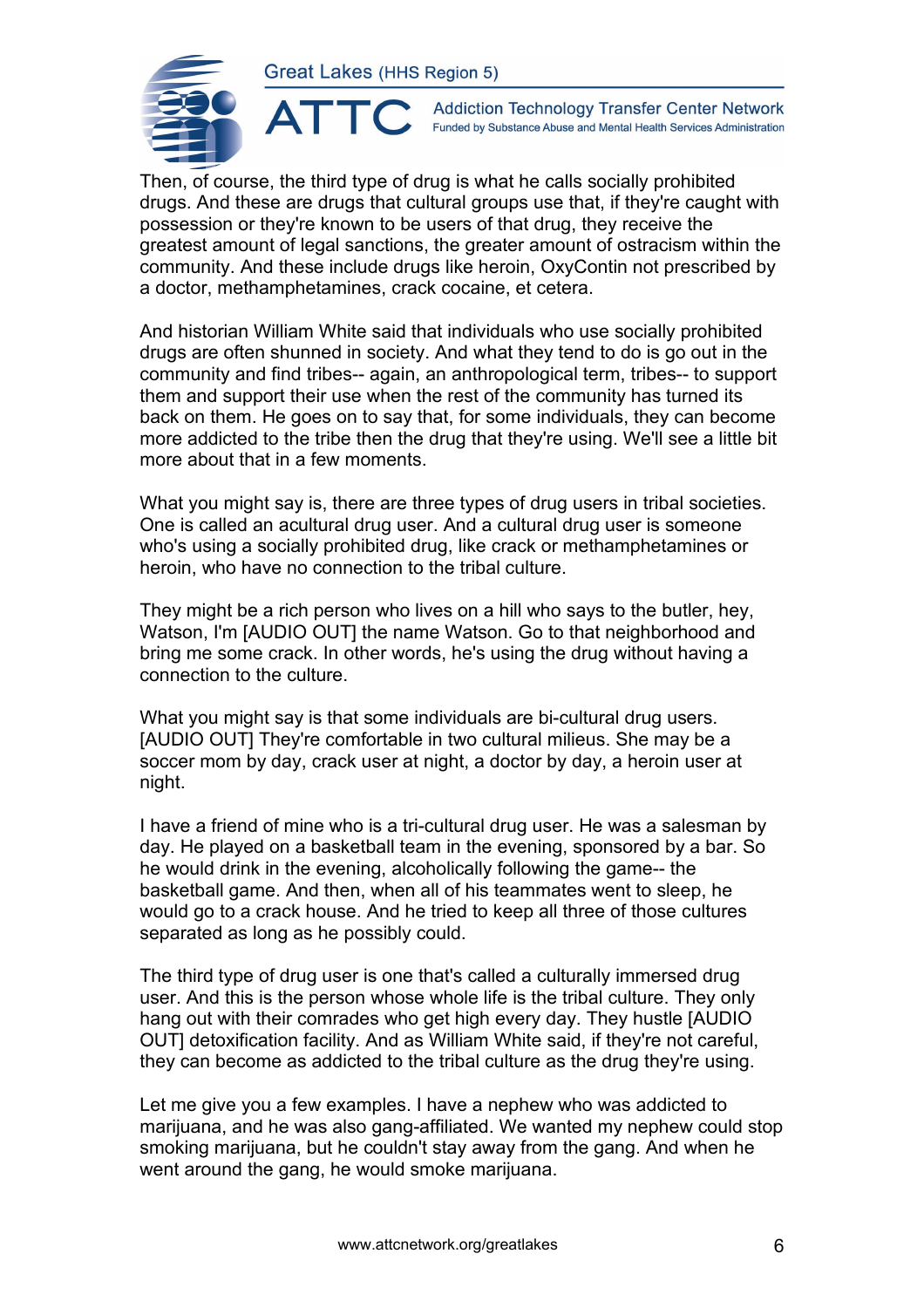ATTC



**Addiction Technology Transfer Center Network** Funded by Substance Abuse and Mental Health Services Administration

What we've learned is to never suggest to anybody, just give up their culture, the individuals who they use meth with, or who they drink with. But instead, it's our responsibility to help them to find another culture to replace that with. My nephew left the gang by joining the US military, another strong culture. That also does-- in the military, urine drops for drugs. And this pathway was switched from gang culture to military culture as his route of recovery.

I had a former student who received a PhD, and he's the dean of a university. But in his backstory, the great doctor used to be gang-affiliated. Gangs are one example of a tribal culture within African American communities. He's been in recovery for over three decades.

I said, how did you do it? He says, I went to 12-step group meetings, and I listened to stories, and I latched onto all of the old-timers that used to be involved in gang activity. So I joined the culture of former gang members who are now in addiction recovery. He shifted from one cultural milieu to the next.

I have another friend of mine, an African American male who gets together every Friday for over 25 years with other African American males over a poker game. He says, we discuss racism over those poker games, our wives. We talk about girlfriends, our work. We solve the world's problems doing those poker games.

And there's also heavy drinking. My friend is an alcoholic who can stop drinking. He's done it a number of times. But he can't stay away from the Friday night poker game. And when he goes to the Friday night poker game, he drinks. So recovery coaches can to be helpful in helping those seeking recovery shift, within African-American communities, from drug cultures to cultures of communities of recovery.

We're talking about services provided to persons seeking recovery in the short run provided by recovery coaches. Feeling of useless in the community. Many individuals leaving prison, according to research, a major relapse trigger is going back to the community where they live and feeling useless, not welcomed at home by their family, not employed yet, et cetera. And recovery coaches can [AUDIO OUT] around feelings of useless.

Did you know that research suggests that the individual seeking recovery may be more likely to divorce during recovery than active use-- than when someone was actively using. Who are you? I don't know you, this sober person. And as they have described separation and divorce as a minor death, recovery cultures can provide emotional recovery support during those times.

Disengagement from self-help groups and other sources of support. Another quick 12-step story. A friend of mine was early in her recovery from alcoholism. And she decided that she would look for God. You ever notice that many people who seek recovery start looking for God?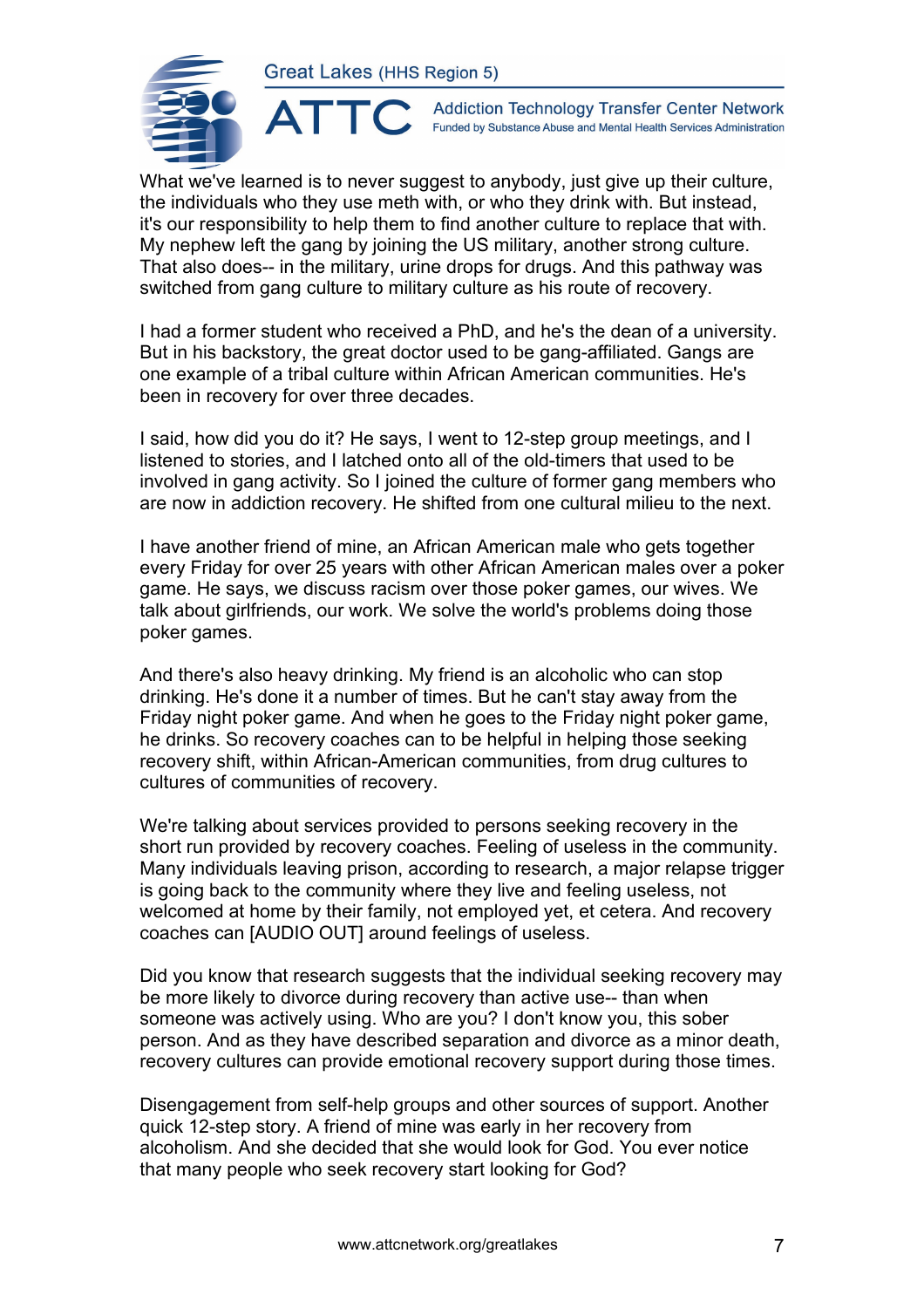

**Addiction Technology Transfer Center Network** Funded by Substance Abuse and Mental Health Services Administration

And she was convinced that, if God existed, God would have to be in the Four Corners. There's this region in the United States called the Four Corners, and each corner is a different state. So you're standing in one corner, you're in New Mexico, Arizona, Utah, Colorado.

She was convinced that, if God existed, God would have to be in the Four Corners. She got in her car one hot July afternoon, looking for God, [AUDIO OUT] from Chicago. And as soon as she got to Missouri, she had an unbelievable urge to have a drink. She was about to have it, and then a voice came into the head, and the voice said, don't do it. Don't do it.

You ever had an experience where you're about to do something you might regret later, and the voice said to you, don't do it? I was once speaking to a group of teenagers that were incarcerated. And I asked them if they ever heard the voice that said, don't do it. Don't do it. They said, Mr. Sanders, we hear that voice all the time. I said, whose voice is that? Half said the state's attorney, the other half said the judge.

So my friend held on. She made it to the Four Corners. And she was standing in Arizona about to have a drink No one knew her from Adam. She said there was a Native American woman standing in Utah selling beads. This woman walked across the state from Utah and stood in front of my friend in Arizona and said, it's so good to be clean and sober, by the grace of God and the fellowship of Alcoholics Anonymous. And they held a two-person meeting right there in Arizona.

The Anonymous groups are always there. And yet surveys suggest that 90% of individuals seeking 12-step recovery-- 90% will drop out within the first 90 days of your making a referral. Many will come back. But we're living in a time where recovery coaches living in the same neighborhood might actually spot them right when they drop out and encourage them to get back reconnected with communities of recovery.

Dealing with urges and cravings and relapse in early recovery-- recovery coaches can help with that. Navigating high-risk situations to get high in African American communities. Let's take a moment to talk about how recovery coaches can support persons seeking recovery in the natural environment in the long run.

I am convinced that at the core of addiction-- trauma, grief and unresolved trauma-- trauma and grief and issues of abandonment, which are also traumatic. And as a person gets into recovery, sometimes these emotions, these experiences rear their head.

I've known of many clients who have histories of trauma who were using drugs to numb the pain of that trauma. And then, in recovery, they get into a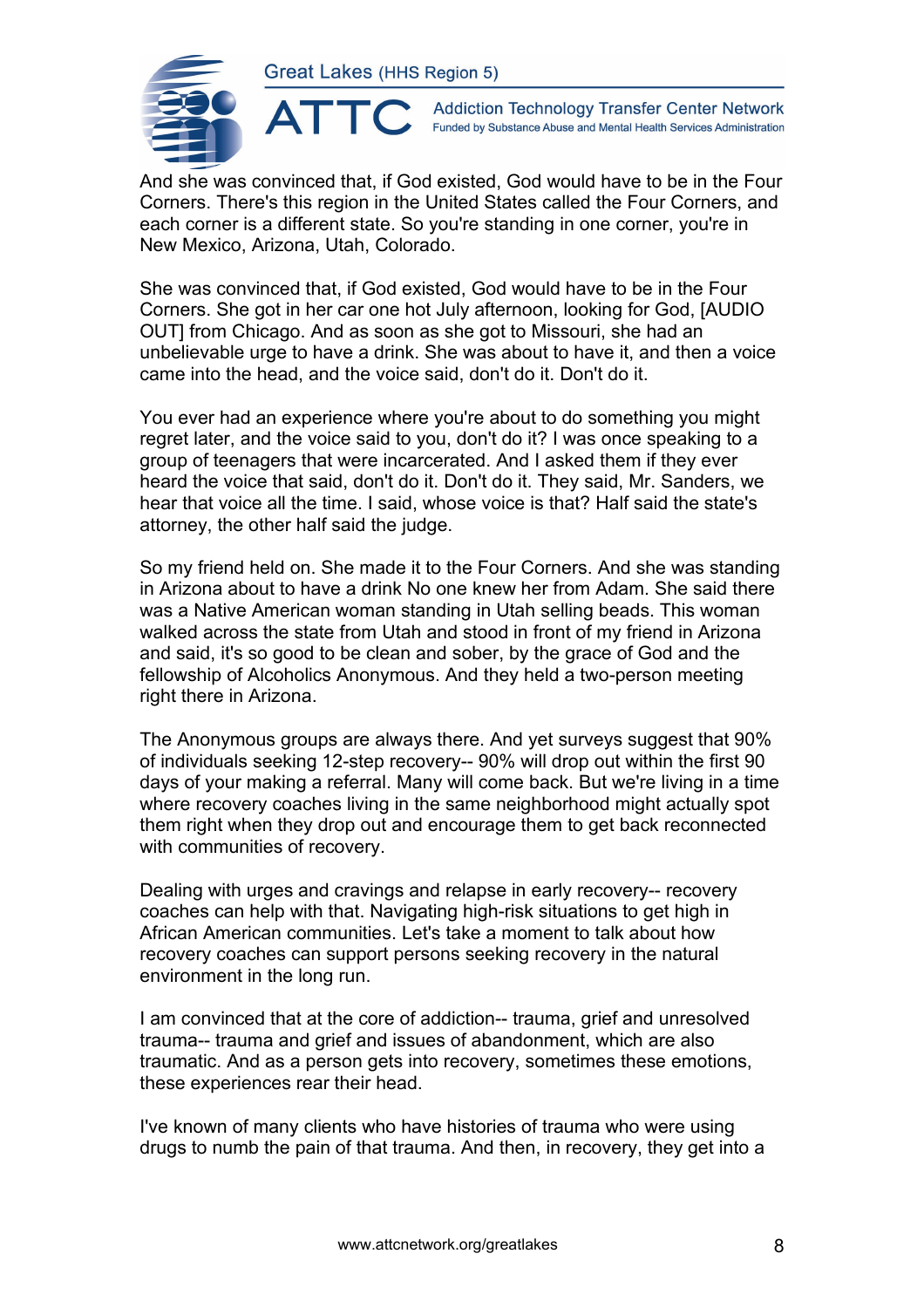

**Addiction Technology Transfer Center Network** Funded by Substance Abuse and Mental Health Services Administration

relationship-- a sexual relationship-- and all of the memories of the trauma come flooding back. They can use some recovery support at that time.

Development of recovery capital. I'm defining recovery capital as the internal and external resources a person can bring to bear on their recovery, like improving their education, going back to high school in recovery and finishing high school, getting their GED. Or entering a vocational school or community college.

I used to have lots of students that came right from treatment to community college, unable to concentrate because of stage two, protracted withdrawal, or having [AUDIO OUT] difficulty just sitting in their seat in the classroom. Some of my students told me, I haven't been in classrooms in 20 years. I've been hustling to get drunk for 20 years. I'm uncomfortable. I want to drop out.

But then they're working with a recovery coach who says that an active addiction-- I haven't been in school for years, either. What I learned from my own personal journey [AUDIO OUT] is that the longer you sit in the seats in the classroom, the more comfortable you get sitting in those seats.

Dealing with chronic pain. Live long enough-- let's face it. Live long enough, and eventually, you might start to experience some chronic pain. You may be thinking about using some OxyContin or heroin to deal with that pain, and yet your recovery coach suggests to you that there's another way of dealing with that pain besides the use of heroin.

Areas in which recovery coaches can provide support in the long run, continued. Many individuals in long-term recovery, or later in their recovery, start that experience an existential crisis. Why should I stay sober? I've wasted 40 years of my life by getting high. The recovery coach's selfdisclosure might be helpful. I wasted 35 years of my life getting high too, but now I'm on purpose. I'm helping people with their recovery.

Coach can also challenge and help the client develop healthy relationships. I'm convinced that what addiction is, is a pathological relationship with a drug that is actually a substitute for true human intimacy. And once the client learns to have healthy relationships, they no longer need drugs the way they needed them in the past.

I did a workbook called Relationship Detox: Helping Clients Develop Healthy Relationships in Recovery. And a pattern that I saw in my work is that there were individuals that would go from an addiction to a drug to an addiction [AUDIO OUT]. I imagine that some of you believe that it's possible to be addicted to a person, thus my book on relationship detox. One sign of an addictive relationship is extreme jealousy.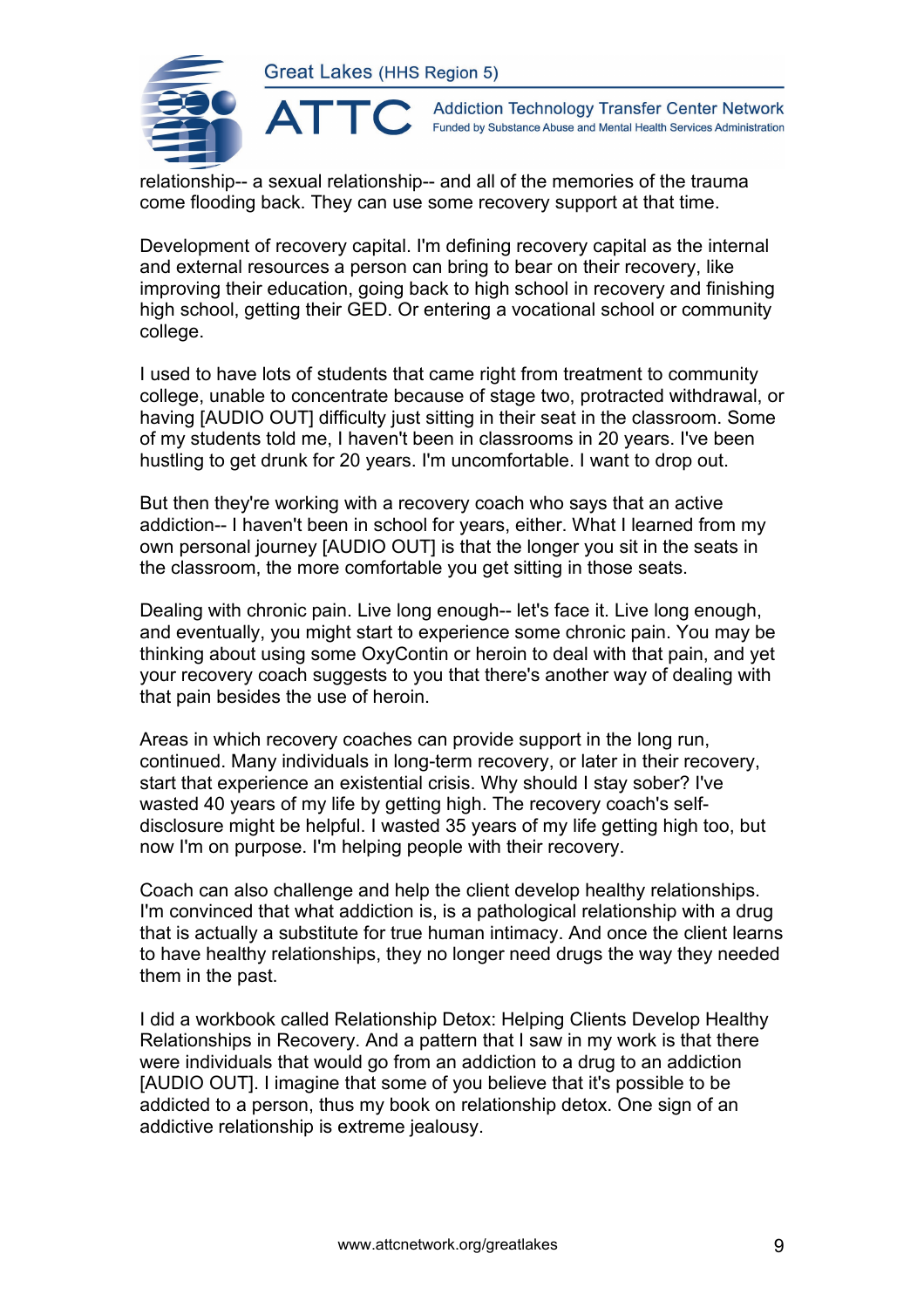

**Addiction Technology Transfer Center Network** Funded by Substance Abuse and Mental Health Services Administration

Here's a story. Years ago, I had a client, and people called him Mr. Recovery. All of his dialogue was about recovery. He was a poet for recovery. He would say clever things like, my worst day sober is better than my best day when I was getting high. I'm so grateful for my recovery. I'm grateful I woke up this morning, he'd say. If you think you woke yourself up this morning, try skipping a day. Oh, he was a poet for recovery.

And all the men navigated towards him to be their sponsor. And he had a girlfriend who was equally poetic for recovery, all the women navigated towards her to be their sponsor. One day, he heard that she went on a date with someone. He shot and killed her.

She's buried in a suburban community. He's in prison for life. This man went from crack cocaine as his god to his girlfriend as his god. As a matter of fact, the real work in recovery is on relationships. Individuals can use recovery support during that period in their recovery where they're trying to establish relationships.

Another area in which recovery coaches can be helpful is during periods when the person seeking recovery is having celebrations, anniversaries, holidays, accomplishments, et cetera. In America, we tend to celebrate everything with alcohol or other drugs-- weddings, anniversaries, holidays, even funerals.

Some people relapse on the anniversary of their recovery day or their dry day, because that's how we tend to celebrate in our country. What recovery coaches can be helpful in helping the person seeking recovery learn other ways to celebrate accomplishments besides the active use of alcohol and other drugs.

The importance of recovery coaching in African American communities-- to help navigate high-risk situations that threaten recovery, such as poverty or easy access to drugs. I mentioned this in a previous webinar, that there's some communities where a person can get drugs quicker and they can get an apple.

The presence of street gangs. Every client I ever worked with, young African American male who had an older brother that was in a gang or he himself was in a gang. Recovery was quite difficult because of how easy they could get access to drugs through street gangs. Trauma. An overabundance of liquor stores in the community as a relapse trigger. High unemployment. High felony arrest.

The absence of residents facilities in African-American communities to support recovery. My friends, as you listen to my words, there needs to be more [AUDIO OUT] treatment facilities in African American communities. So many African Americans will leave their community and drive 100 miles away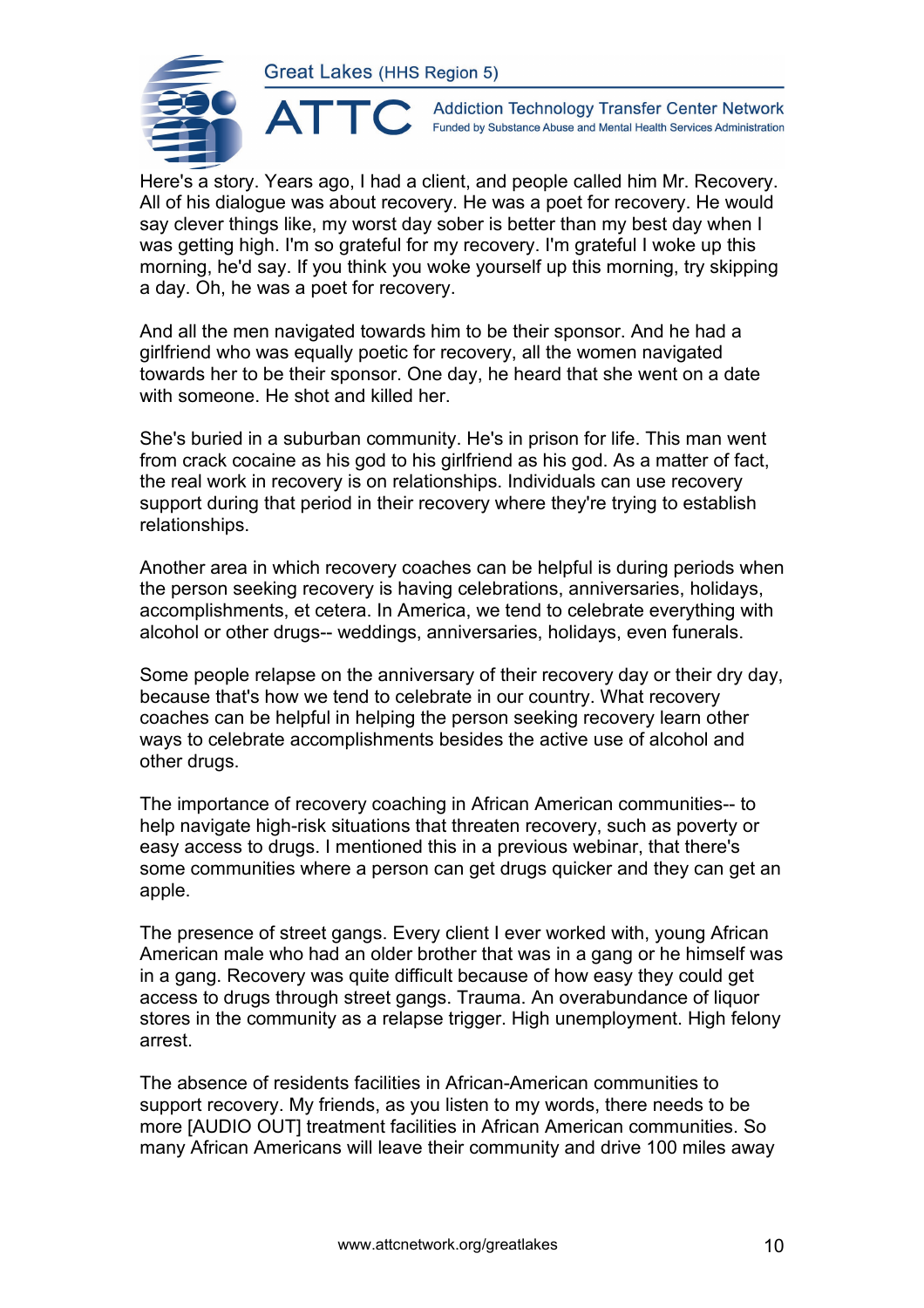

**Addiction Technology Transfer Center Network** Funded by Substance Abuse and Mental Health Services Administration

from where they live to seek residential treatment, and then come back home without any recovery support. Thank goodness for recovery coaches.

Strengths in African American communities. Recovery coaches can help [AUDIO OUT] individuals in recovery tap into within African American communities with strong 12-step traditions, spiritual outlets for recovery, help to reconnect them with the extended family. There's a relationship between family support in recovery and one's ability to maintain the recovery.

Then, of course, connecting them with the tradition of advocacy and outreach within African American communities. There's a strong tradition. Malcolm X, a person who died in long-term recovery, said that his primary pathway of recovery was religious conversion in prison and reading the Great Books while he was in prison. And through his advocacy, he helped hundreds, if not thousands, of African-Americans who were incarcerated live a life of recovery.

A number of years ago, I did a focus group with African-Americans whose primary pathway of recovery was the Nation of Islam. They were influenced by the advocacy of Malcolm X. In this focus group, I asked these persons in recovery, what did the Nation of Islam do for you that helped you with your recovery that traditional treatment did not do for you?

And here were their most common answers. It provided a sense of hope. After reading the autobiography of Malcolm X, I believed that I, too, could get sober. They helped me change physically first. One young man said, I commonly worse gym shoes every day, and blue jeans, but as I connected with the Nation, I changed my attire and I started wearing suits and bow ties. What I discovered is, if I dressed better, I felt better about myself. And the better I felt about myself, the more easy it was for me to maintain my recovery.

Role models. Some of the members in the focus group said that, I saw others who were in recovery within the Nation, and I began that I can get into recovery too. Ethnic pride. Several participants in the focus group said that they were able to, through the Nation, redefine what it meant to be a black man, which has negative connotations within the society. All of a sudden, it's reframed as something positive to be a black man.

Encouragement to read. Several participants said, the way you keep one a slave was to never allow them to read, never teach them to read. But as I learned to read, I started to feel freer. Reading actually freed me and played a major role in my recovery.

And, of course, eating a healthy diet. Several said, going from the diet that we ate in slavery towards a more healthy diet, we felt better about ourselves both physically, but also psychologically, based on putting better foods in our bodies.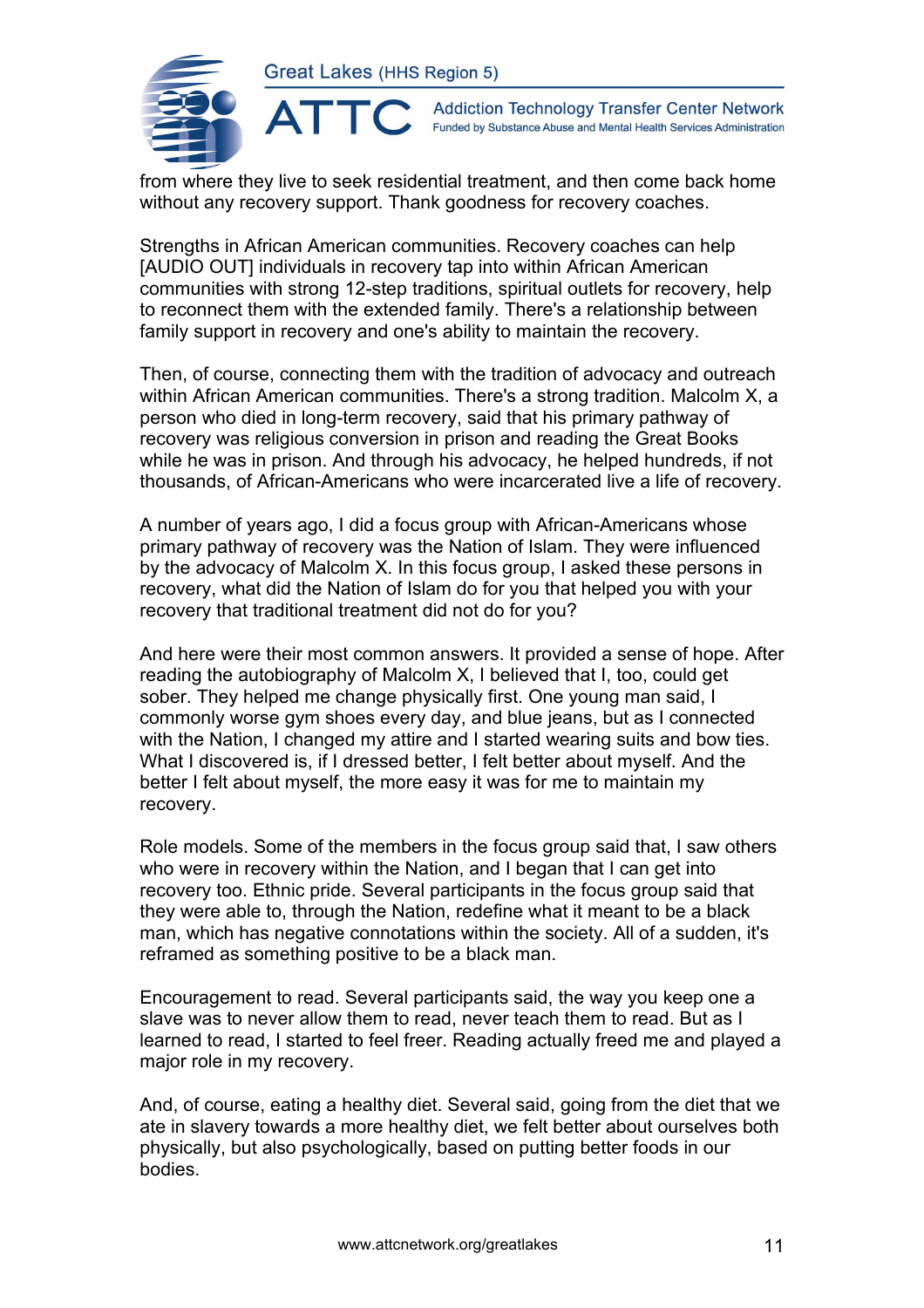ATTC



**Addiction Technology Transfer Center Network** Funded by Substance Abuse and Mental Health Services Administration

Danny K. Davis, a member of the US Congress. He was the one who wrote the legislation called the Second Chance Act, expungement for individuals who were incarcerated or who committed crimes that were not communities [AUDIO OUT] crime there were not violent were drug-related crimes. Expungement legislation is really important because, as I mentioned in the beginning-- I haven't finished-- has longer-term gainful employment for years.

It was Michelle Alexander who wrote the New York Times best-selling book The New Jim Crow. As you know, disproportionately, African-Americans with substance use disorders are incarcerated within US prisons, and she calls that the new Jim Crow. Through her writing and her advocacy, a movement was ignited towards prison release and reform.

Strengths within African American communities to support recovery, continued. The whole faith-based drug ministry. There's some recovery coaches that have been able to connect persons seeking recovery to churches that provide services that support recovery.

And my younger brother noted that there are many individuals seeking recovery who find themselves attracted physically to other individuals seeking recovery. And yet he said to me, there is no blueprint as to how they can stay sober while in a relationship.

He said, if you think about it, Bill W was in AA, but Lois Wilson was not. Jimmy K the founder of Narcotics Anonymous, was in Narcotics Anonymous, but his spouse was not. My brother started a recovery support group, Couples in Recovery, as a way of helping American communities maintain their recovery and their relationship at the same time.

Recovery coaching in African American communities. We're starting to see new frontiers. A number of years ago, in Cleveland, Ohio they learned that indigent men who didn't have Medicaid had a hard time accessing treatment. There was a six-month gap, they discovered, between the initial intake appointment and the first counseling a session. They had to wait.

And there was a group that emerged called NORA, Northern Ohio Recovery Associates, who went to the city of Cleveland to stay, while these men wait, we'll provide recovery coaching for them. What they discovered, that lots of these individuals, while receiving recovery coaching, no longer needed formal treatment.

In African American communities, we're starting to see a trend where recovery coaches are within emergency rooms of hospitals to help clients- individuals who survive an overdose [AUDIO OUT] or hospitals that utilized women in recovery as certified doulas.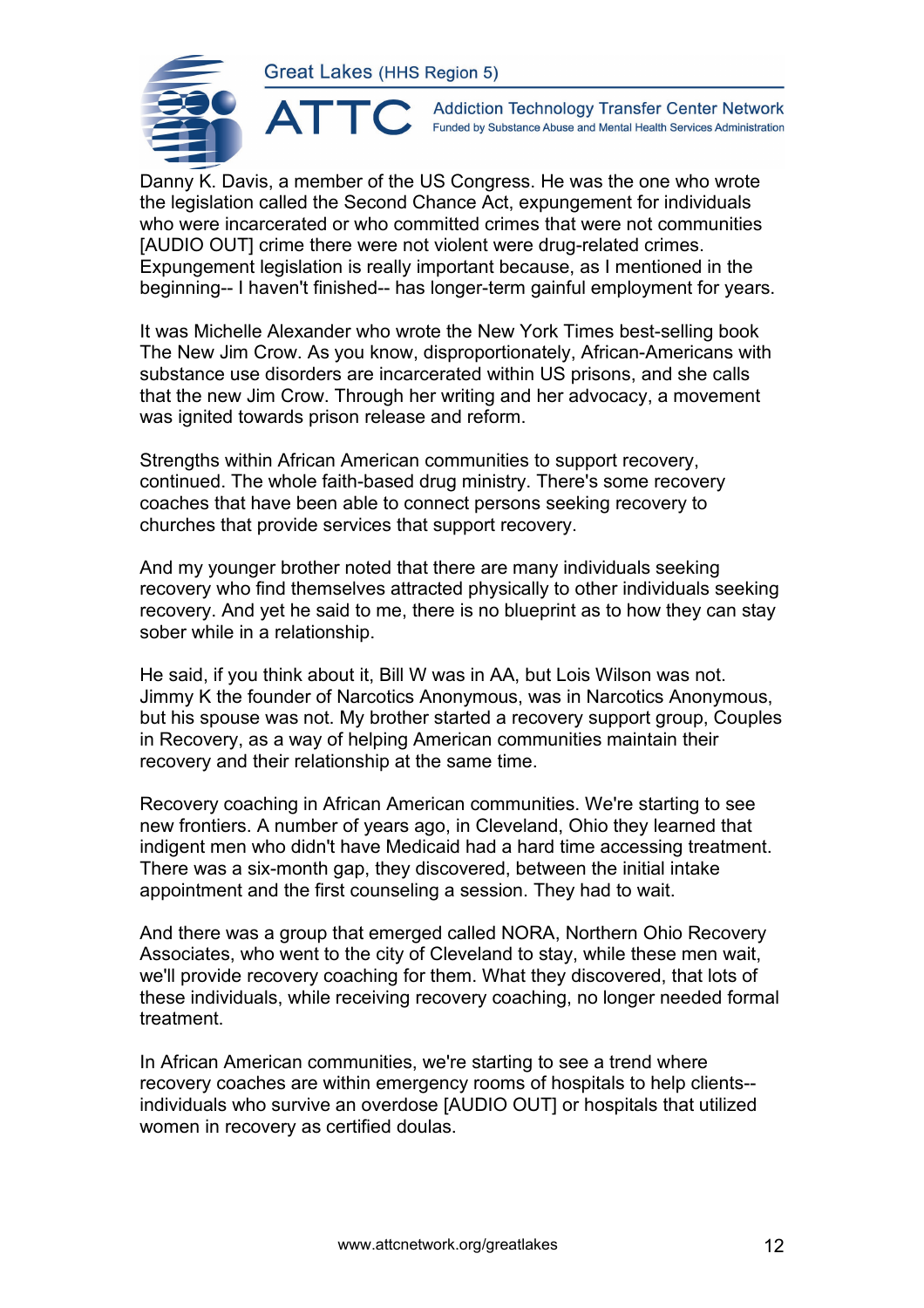

**Addiction Technology Transfer Center Network** Funded by Substance Abuse and Mental Health Services Administration

They are trained to be doulas-- to help women who are addicted to heroin with their delivery of their newborn. But then they're able to say to these women, not only can I support the birth of your child. I, too, am in recovery. I can provide recovery coaching upon your delivery, if you're interested.

Within African American communities, we are starting to experiencing recovery marches and rallies, and churches are getting involved. TASC, Treatment Alternatives to Special Clients. Had a program-- a recovery coaching program for clients who have lost custody of their children due to drug-related offenses.

And they've hired recovery coaches to provide recovery support to these parents who want to regain custody of their children. And what they're finding, within the state of Illinois, is that working with a recovery coach increases the family reunification rate times two-- twice as much. And they've saved the state of Illinois millions of dollars.

Jails and prisons are [AUDIO OUT] for African-Americans leaving the criminal justice system. They're starting to now anchor recovery coaches in African-American communities within public housing facilities, lions, or the investment of the formerly incarcerated.

Its executive director is a man by the name of Benneth Lee, who has a public story of recovery, a public story of transformation. And he started the National Alliance for the Advancement of the Formerly Incarcerated. Bennett said that, if the formerly incarcerated were a cultural group, that they could swing any election.

They've been working together with the formerly incarcerated to return them to citizenship. In fact, he put a bill in front of his state's legislature where he believes that ex-offenders should be treated like a protected class. That once they've paid their debt to society-- they're no longer incarcerated or on probation or parole, their rights should be protected, just like African Americans, and gay rights, human rights, rights for all people, et cetera.

Many individuals who advocate along with National Alliance are also individuals in recovery. And another service they provide is recovery support for individuals coming back to the African American community from incarceration.

Let's talk about addictions counselors, a licensed or certified professional who helps individuals and families seeking recovery. Recovery coaching and how the role differs from an addictions counselor. Generally, recovery coaches self-disclose more than counselors.

And they also have different competencies needed. And this is really important, because if we don't know how the roles differ, then the confusion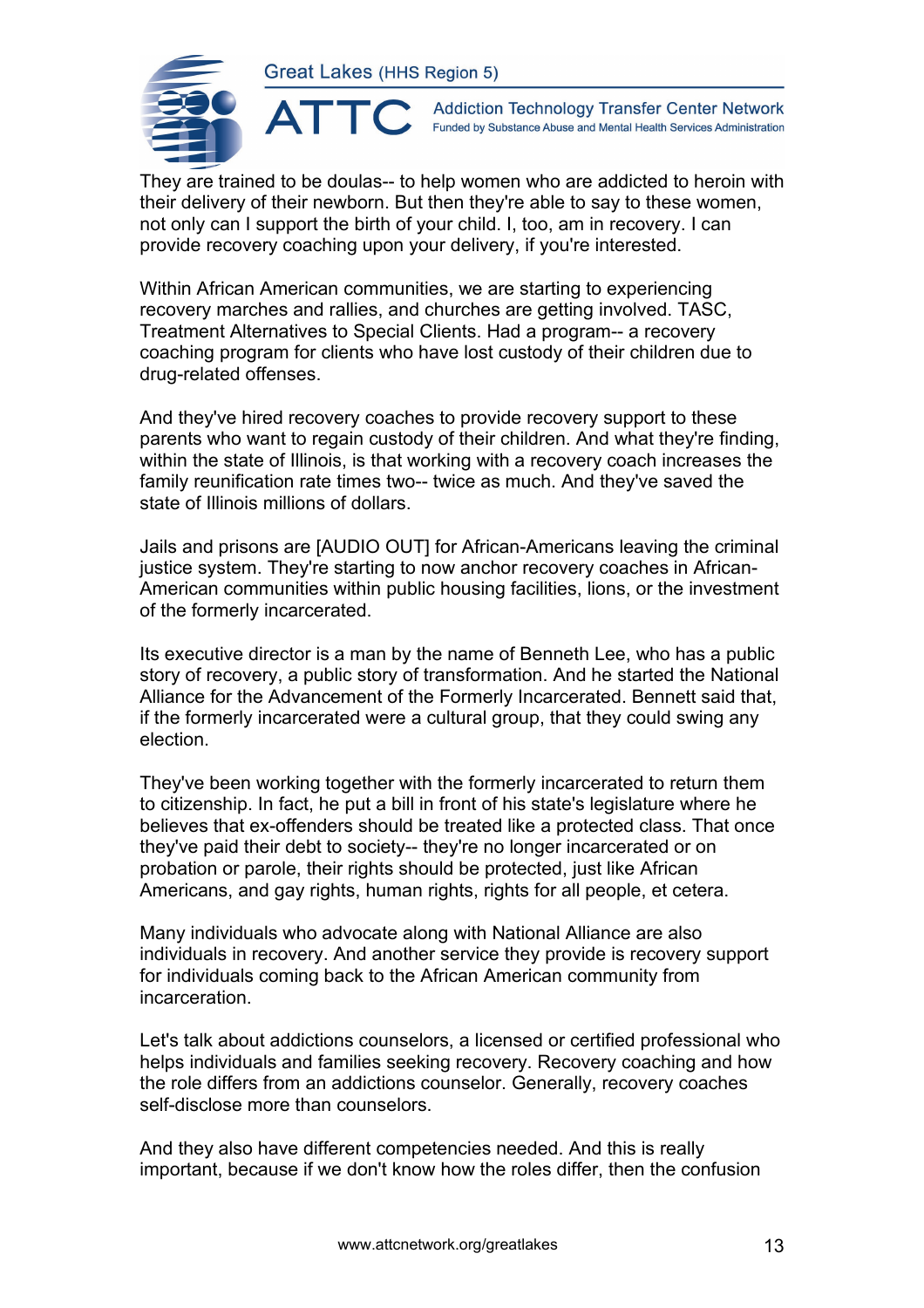

**Addiction Technology Transfer Center Network** Funded by Substance Abuse and Mental Health Services Administration

might take place. Conflict might take place. Let's take a moment and talk about how the role of recovery coach differs from the role of an addictions counselor.

The counselor needs knowledge of evidence-based practices and the treatment of addiction, how to do an assessment, how to do a treatment plan, how to make a diagnosis. Addictions counselors need information about [AUDIO OUT] or co-occurring disorders because mental illness and addiction overlap at the rate of 50%.

The integration of addiction and trauma treatment. A great majority of individuals also have history of trauma. Addictions counselors need to know and have skill [AUDIO OUT] patients with family illness. They [AUDIO OUT] need knowledge of crises and events, especially during times like these.

As we are recording this webinar, we're in the midst of COVID-19. And during these types of times, domestic violence dramatically increases. How to make referrals to mutual aid groups, and how to partner with recovery coaches.

Counselors also need specific knowledge that would help them in working with African American clients, like African American history-- historical trauma amongst African Americans and how it impacts African Americans seeking recovery today. Current trauma like police brutality, gang violence. Same in cross-cultural counseling. I invite you to look at the webinar we did on crosscultural counseling with African Americans with substance use disorders as a part of this series.

I take a moment to talk about same-cultural counseling-- that is, when African Americans counsel African Americans with substance use disorders. Peter Bell, in the 1980s, and the books he wrote on counseling African Americans with alcoholism, talked about a couple of different ways that African American counselors can respond to African American clients seeking recovery.

Peter Bell said that some African American counselors will under-identify with the client's pain, the client's problems. That counselor's mindset is, I'm successful and being black didn't stop me, so why can't you just be like me? Stop complaining about racism or oppression. Just be like me. Peter Bell called that under-identifying with the client's pain.

Then Peter said that some counselors can over-identify with the client's pain. The client, in a session, talks about how he is affected by racism, or how she's impacted by the killing of George Floyd, and then the council spends the next 45 minutes of the session talking about the racism that he's endured himself. He has, in fact, become the client.

We're talking about knowledge and skills that African Americans with substance use disorders need from counselors. We need to have an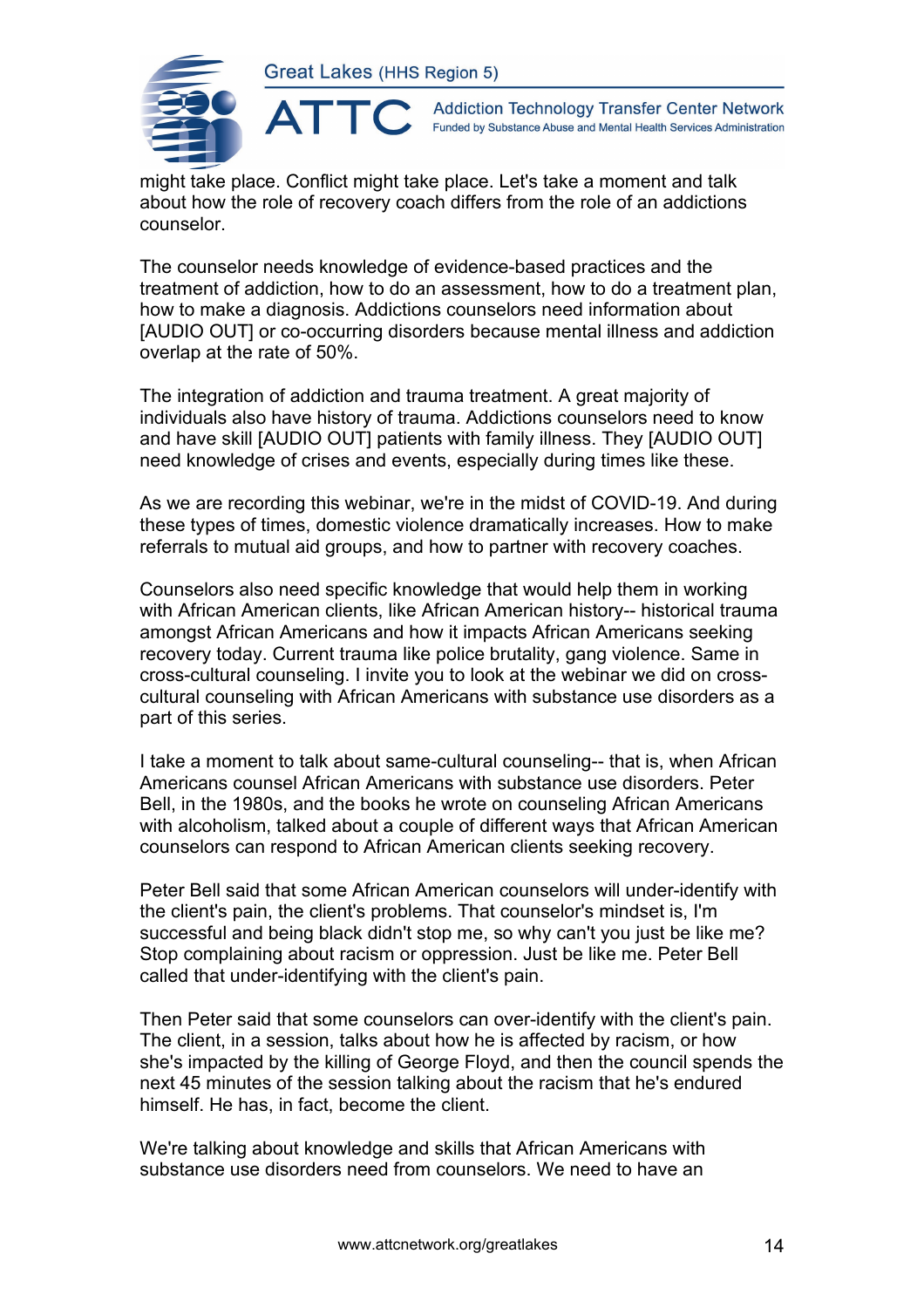

**Addiction Technology Transfer Center Network** Funded by Substance Abuse and Mental Health Services Administration

awareness of multiple styles of recovery for African Americans, how to integrate culture into recovery planning, how to tailor the intervention and treatment plan to the unique needs of the individual. The recovery coach needs knowledge about advocacy, resources available in the community to support recovery.

I talked recently with a recovery coach in an African American community. He says, most of my recovery coaching is resourcefulness. My cell phone is so important for my recovery coaching. 75% of what I do is connect clients with substance use disorders to resources within their community. How to develop resources in the community to support recovery.

Knowledge of long-term recovery. Awareness of roadblocks to recovery that exist within African American communities. How to engage individuals in the natural environment. That takes a real skill. You see when you go to graduate school and they teach you how to sit behind a desk and do counseling? Well, it's a real skill to meet someone within the community where they live, on the street, and engage them.

Indigenous healers present in communities to support recovery, like former gang members who are now in recovery, or individuals who, at one time, were homeless who are now in recovery, or people who have gone to college who are now in recovery, ministers in the community. The limitations of their knowledge is important for recovery coaches to know. And then also, to be on the path of seeing more and more knowledge.

Recovery coaches need to know what to do if a person seeking recovery is in a crisis. How to partner with the treatment community. And how to provide various types of recovery support, including emotional support, informational support-- such as where they can get job readiness training, vocational training, GED programs, et cetera.

Instrumental recovery support. Assisting clients in African American communities seeking recovery in meeting their basic needs, such as where to find clothes, and the emergency food pantries, and referrals for housing, et cetera. Affiliational recovery support. That is, how to get connected to communities of recovery. How to have sober fun-- sober dances, sober movie nights, social celebrations. Connecting clients with these needed services in the community.

Transportational recovery support. In a previous webinar, I talk with you about one of my favorite programs called Miracle Villlage, located in Gary, Indiana. And they provide recovery support services for women seeking recovery in the public housing development.

They hired a woman in long-term recovery to be the bus driver, who's also been trained in motivational interviewing, to pick these women up in their